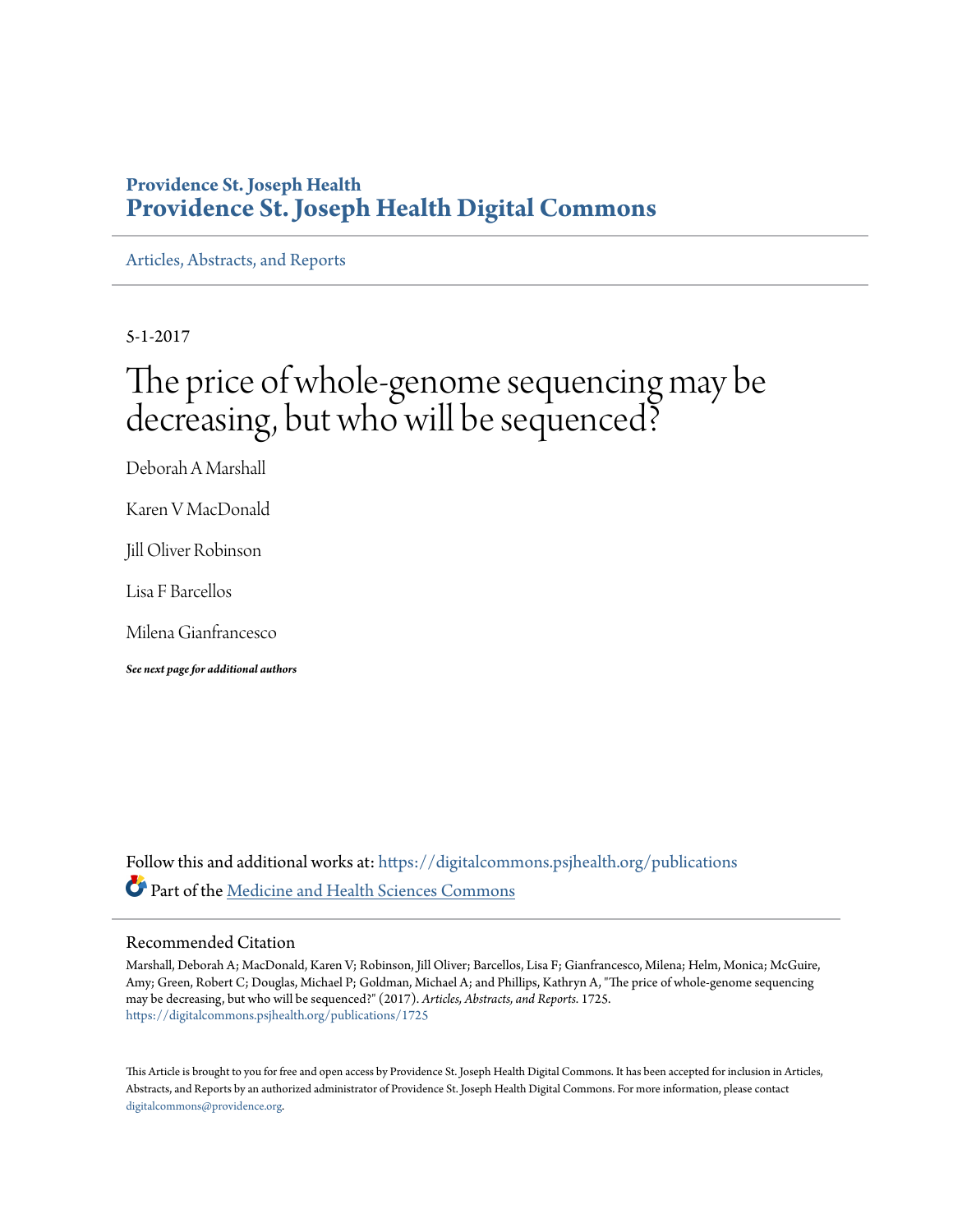#### **Authors**

Deborah A Marshall, Karen V MacDonald, Jill Oliver Robinson, Lisa F Barcellos, Milena Gianfrancesco, Monica Helm, Amy McGuire, Robert C Green, Michael P Douglas, Michael A Goldman, and Kathryn A Phillips

This article is available at Providence St. Joseph Health Digital Commons: [https://digitalcommons.psjhealth.org/publications/1725](https://digitalcommons.psjhealth.org/publications/1725?utm_source=digitalcommons.psjhealth.org%2Fpublications%2F1725&utm_medium=PDF&utm_campaign=PDFCoverPages)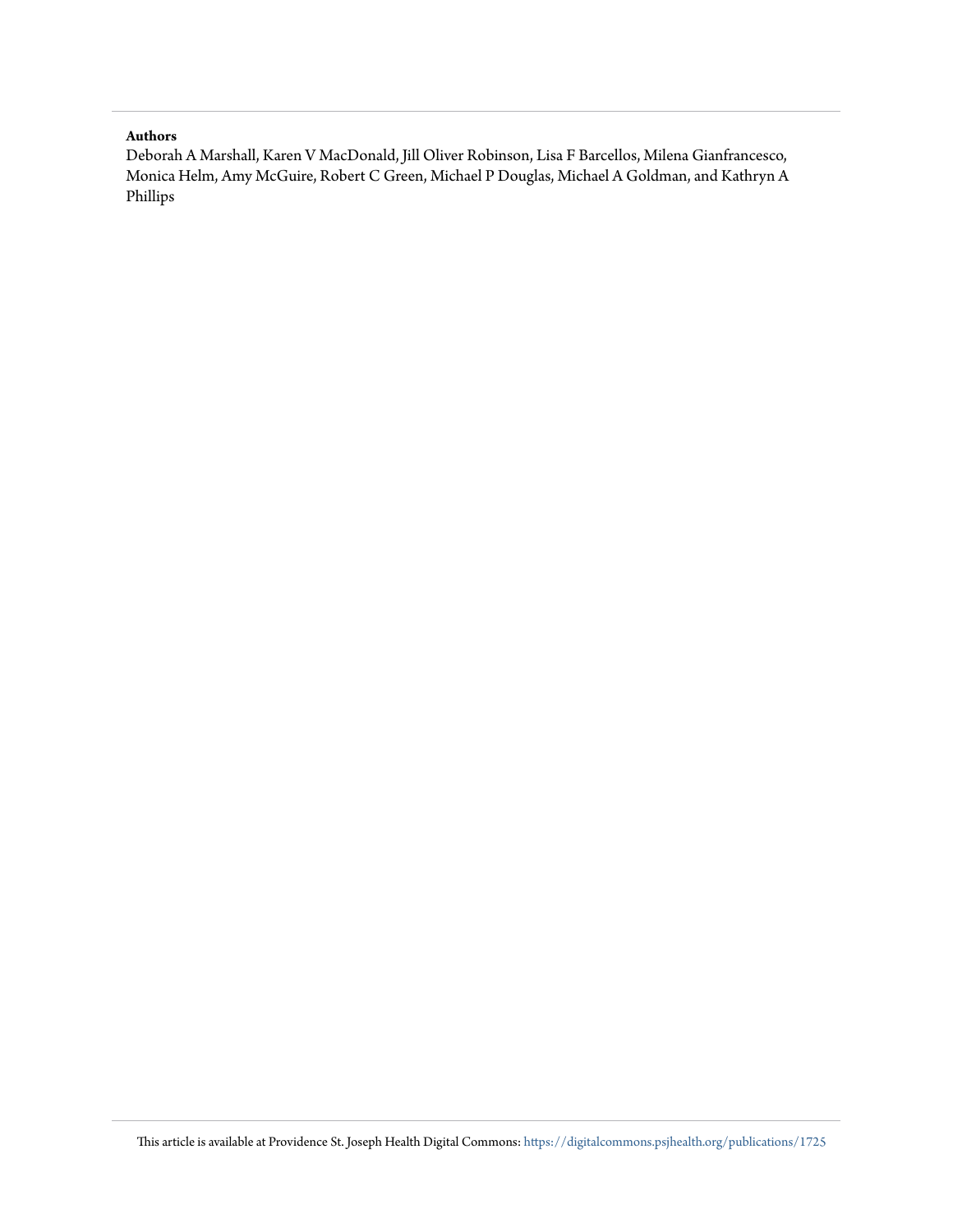

# **HHS Public Access**

Author manuscript Per Med. Author manuscript; available in PMC 2018 March 01.

Published in final edited form as:

Per Med. 2017 May ; 14(3): 203–211. doi:10.2217/pme-2016-0075.

# **The price of whole-genome sequencing may be decreasing, but who will be sequenced?**

**Deborah A Marshall**\*,1, **Karen V MacDonald**1, **Jill Oliver Robinson**2, **Lisa F Barcellos**3, **Milena Gianfrancesco**3, **Monica Helm**4, **Amy McGuire**2, **Robert C Green**5, **Michael P Douglas**6, **Michael A Goldman**7, and **Kathryn A Phillips**6,8

<sup>1</sup>Department of Community Health Sciences, Room 3C56 Health Research Innovation Centre, University of Calgary, Calgary, Alberta, Canada

<sup>2</sup>Center for Medical Ethics & Health Policy, Baylor College of Medicine, 1 Baylor Plaza, Houston, TX, USA

<sup>3</sup>Division of Epidemiology, School of Public Health, University of California, Berkeley, CA, USA

<sup>4</sup>Center for Clinical Genetics and Genomics at Providence Health & Services Southern California, 181 South Buena Vista Street - Suite 240, Burbank, CA 91505, USA

<sup>5</sup>Division of Genetics, Department of Medicine, Brigham & Women's Hospital, Broad Institute & Harvard Medical School, Boston, MA, USA

<sup>6</sup>Department of Clinical Pharmacy, Center for Translational & Policy Research on Personalized Medicine (TRANSPERS), University of California, San Francisco, CA, USA

<sup>7</sup>Department of Biology, College of Science & Engineering, San Francisco State University, San Francisco, CA, USA

<sup>8</sup>UCSF Helen Diller Family Comprehensive Cancer Center, University of California, San Francisco, CA, USA

#### **Ethical conduct of research**

For reprint orders, please contact: reprints@futuremedicine.com

#### **Financial & competing interests disclosure**

<sup>\*</sup>Author for correspondence: Tel.: +1 403 210 6377, Fax: +1 403 210 9574, Damarsha@ucalgary.ca. Supplementary data

To view the supplementary data that accompany this paper please visit the journal website at: www.futuremedicine.com/doi/full/ 10.2217/pme-2016-0075

The authors state that they have obtained appropriate institutional review board approval or have followed the principles outlined in the Declaration of Helsinki for all human or animal experimental investigations. In addition, for investigations involving human subjects, informed consent has been obtained from the participants involved.

The Partners Human Research Committee (Institutional Review Board for Brigham and Women's Hospital at Harvard Medical School) and the Baylor College of Medicine Institutional Review Board approved the MedSeq Project study protocol. Institutional Review Boards at both UC Berkeley and San Francisco State University approved the study protocol.

KA Phillips was funded by NIH Grant (R01 HG007063) and the National Center for Advancing Translational Sciences, National Institutes of Health, through UCSFCTSI Grant Number UL1 TR000004. DA Marshall is supported by a Canada Research Chair, Health Services and Systems Research and the Arthur J.E. Child Chair in Rheumatology Outcomes Research. DA Marshall reports ad hoc consulting for Optum Insight for health economics and outcomes research. RC Green, A McGuire and JO Robinson are supported by NIH Grants U01 HG006500 and U19 HD077671. The authors have no other relevant affiliations or financial involvement with any organization or entity with a financial interest in or financial conflict with the subject matter or materials discussed in the manuscript apart from those disclosed.

No writing assistance was utilized in the production of this manuscript.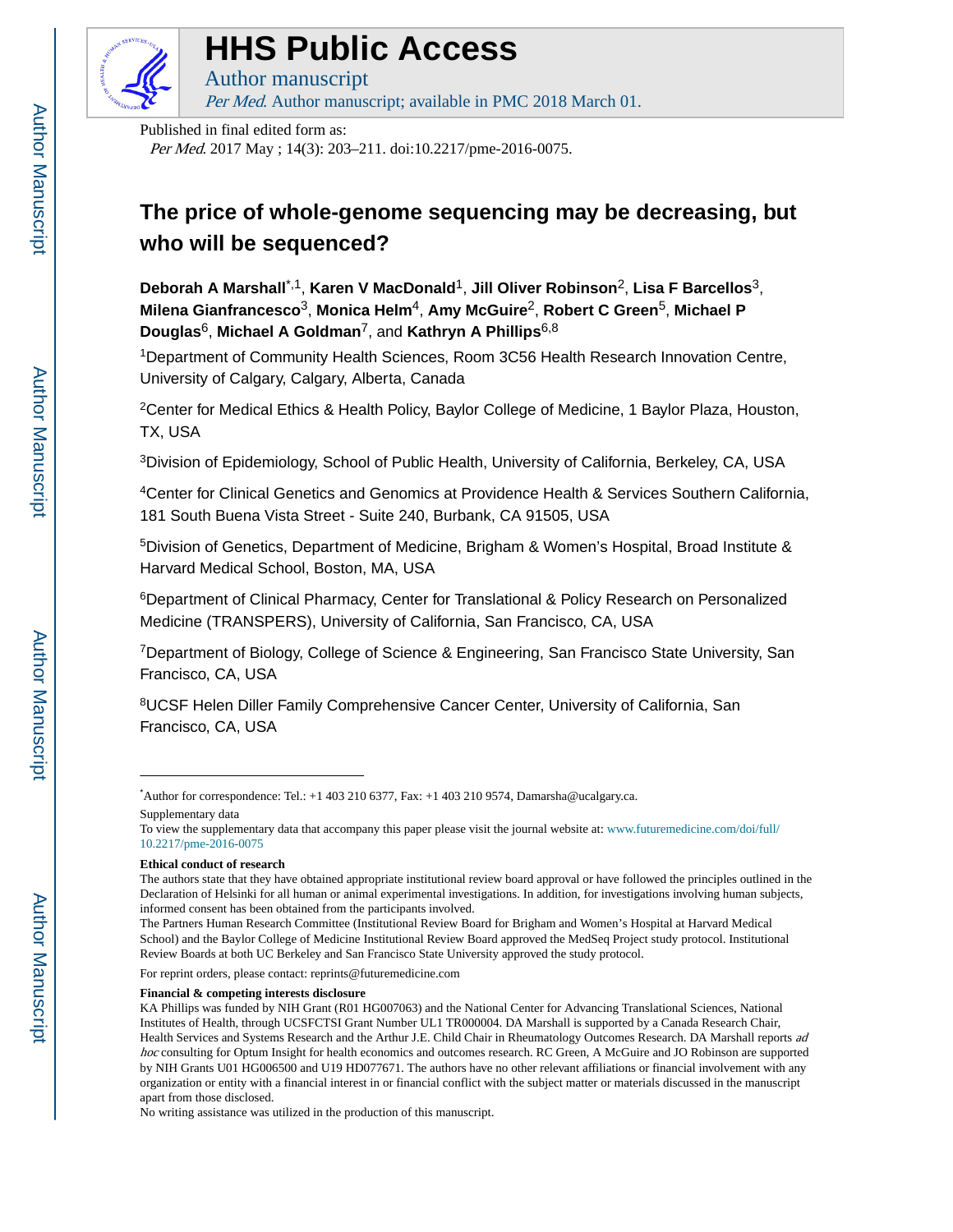# **Abstract**

**Aim—**Since whole-genome sequencing (WGS) information can have positive and negative personal utility for individuals, we examined predictors of willingness to pay (WTP) for WGS.

**Patients & methods—**We surveyed two independent populations: adult patients (n = 203) and college seniors ( $n = 980$ ). Ordinal logistic regression models were used to characterize the relationship between predictors and WTP.

**Results—**Sex, age, education, income, genomic knowledge and knowing someone who had genetic testing or having had genetic testing done personally were associated with significantly higher WTP for WGS. After controlling for income and education, males were willing to pay more for WGS than females.

**Conclusion—**Differences in WTP may impact equity, coverage, affordability and access, and should be anticipated by public dialog about related health policy.

#### **Keywords**

access to healthcare; attitude to health; healthcare costs; human genome; personalized medicine; whole genome sequencing; willingness-to-pay

> Whole-genome sequencing (WGS) involves sequencing nearly all of an individual's genome and has multiple applications, ranging from disease screening to treatment planning and pharmacogenomic uses [1–5], ultimately aimed at improving patient outcomes. As WGS techniques continue to improve and the associated costs decline [6], it is possible that the use of WGS will become more widely adopted and integrated into routine clinical practice. WGS results can include: clinically actionable findings (treatable or preventable), findings that are not currently clinically actionable (with unclear treatment implications) and findings of uncertain significance [7]. Further, the findings can be divided into primary findings (variants in genes relevant to the diagnostic indication for which sequencing was ordered) and secondary findings (also termed incidental findings; variants in genes not relevant to a diagnostic indication for which sequencing was ordered) [8]. The volume and complexity of WGS information has both positive and negative consequences depending on individual preferences and values. WGS can also reveal pharmacogenomic findings that may be of clinical value, depending on the genes included in the panel and corresponding drug and clinical indication.

> One approach to assessing the value of personalized medicine technologies such as WGS is to determine how much people are willing to give up monetarily for both health and nonhealth benefits associated with testing and treatment, estimated as 'willingness to pay (WTP)' [9]. WTP reflects the personal utility, or disutility where there are negative consequences. A recent nationally representative US survey found that more than half of those queried would not pay more than US\$500 for actionable WGS information and one third would not pay more than US\$200 for nonactionable information [10]. Marshall et al. also found that WGS information had a positive value for some but negative value for others, suggesting the importance of preferences to inform access and funding policies about WGS testing and reporting as an example of personalized medicine [10].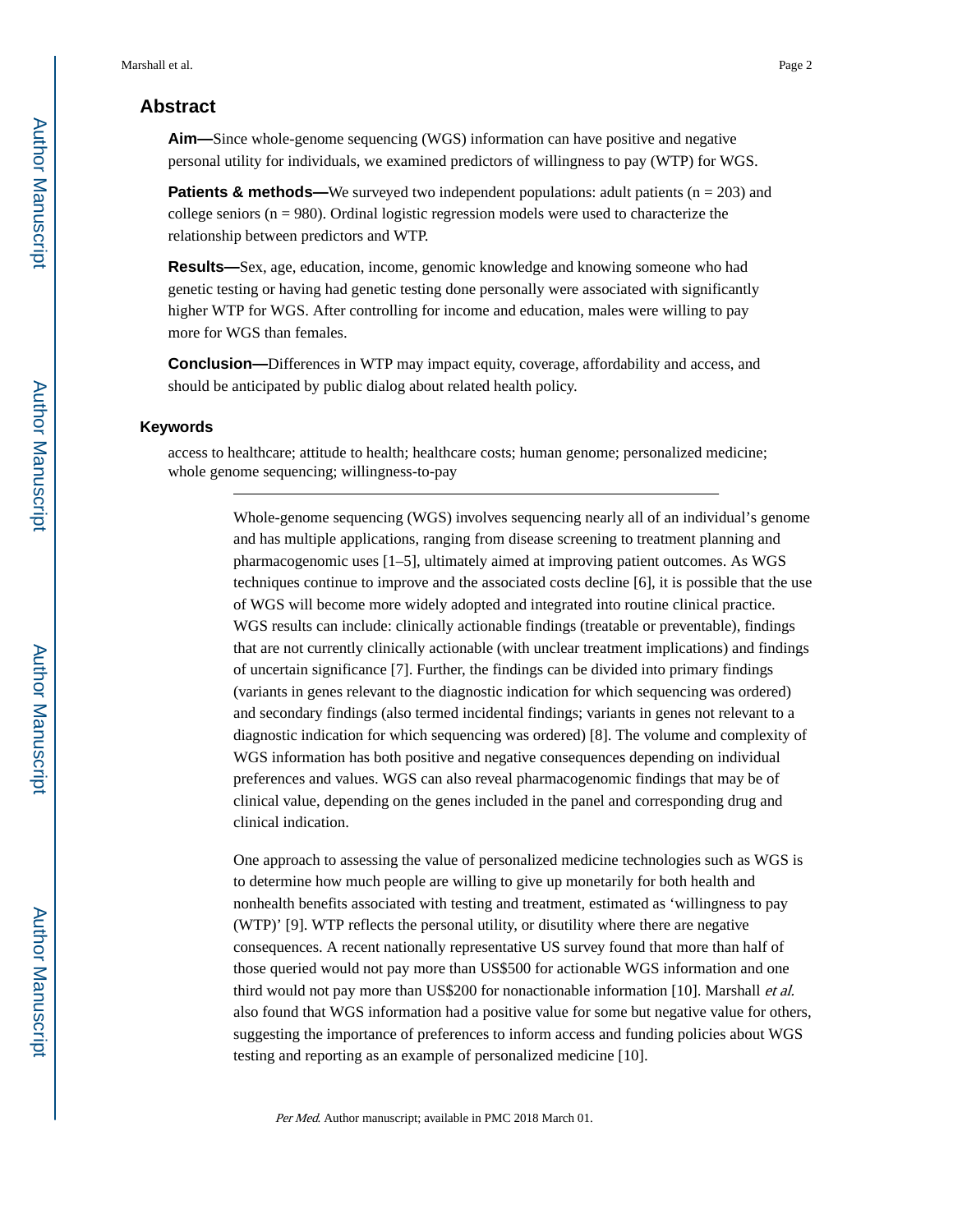In addition to assessing the value of personalized medicine technologies, it is important to consider how the younger generation values these technologies as they are the future generation who are likely to be using them. In this paper, we report on the WTP for WGS from independent surveys of two different adult populations (middle-aged individuals and college seniors). We compare these two different populations to understand how differences in age, life stage and life experience impact value and access.

# **Patients & methods**

#### **The MedSeq Project: primary care & cardiology participants**

The MedSeq Project (Brigham and Women's Hospital at Harvard Medical School and Baylor College of Medicine), protocol published elsewhere [11], surveyed two adult populations: patients deemed generally healthy by their primary care physicians from primary care practices (40–65 years old) and patients with hypertrophic or dilated cardiomyopathy from cardiology practices (18 years and older). Participants were recruited by their physicians, who were also study participants, and randomized to standard of care, including a detailed review of their family history, or standard of care plus family history and an interpreted WGS examining over 4600 disease-associated genes. Participants completed surveys (electronically or pen and paper) after study enrollment (baseline) and after disclosure of study results, and were followed for 6 months to explore the impact of WGS on their health, healthcare utilization, emotional reactions and attitudes. This paper reports on the WTP questions for the 203 participants who completed the baseline survey prior to learning their randomization status and who responded to any of the WTP items.

Participants were directly asked about their WTP for WGS as follows:

- **•** If you could receive this WGS test outside of this study, how likely would you be to ask for this test if:
	- **–** Your health insurance covered the cost of testing (Likert scale response options: definitely not to definitely would have testing).
	- **–** You had to pay for the testing yourself (Likert scale response options: definitely not to definitely would have testing).
- **•** How much would you be willing to pay for this WGS test if you were not in this study and it was not covered by your insurance? (Free text: US dollars, measured as a continuous variable).

The baseline survey also assessed genomic knowledge using an existing scale (modified with permission from Likert to true/false response options) [12]. Demographic information, including age, sex, education level, ethnicity, annual household income and health status were collected.

#### **College seniors**

In a separate effort, senior college students (18 years or older) from University of California (UC) Berkeley and San Francisco State University, approximately 5500 and 2000, respectively, were invited to participate in an anonymous survey to investigate issues related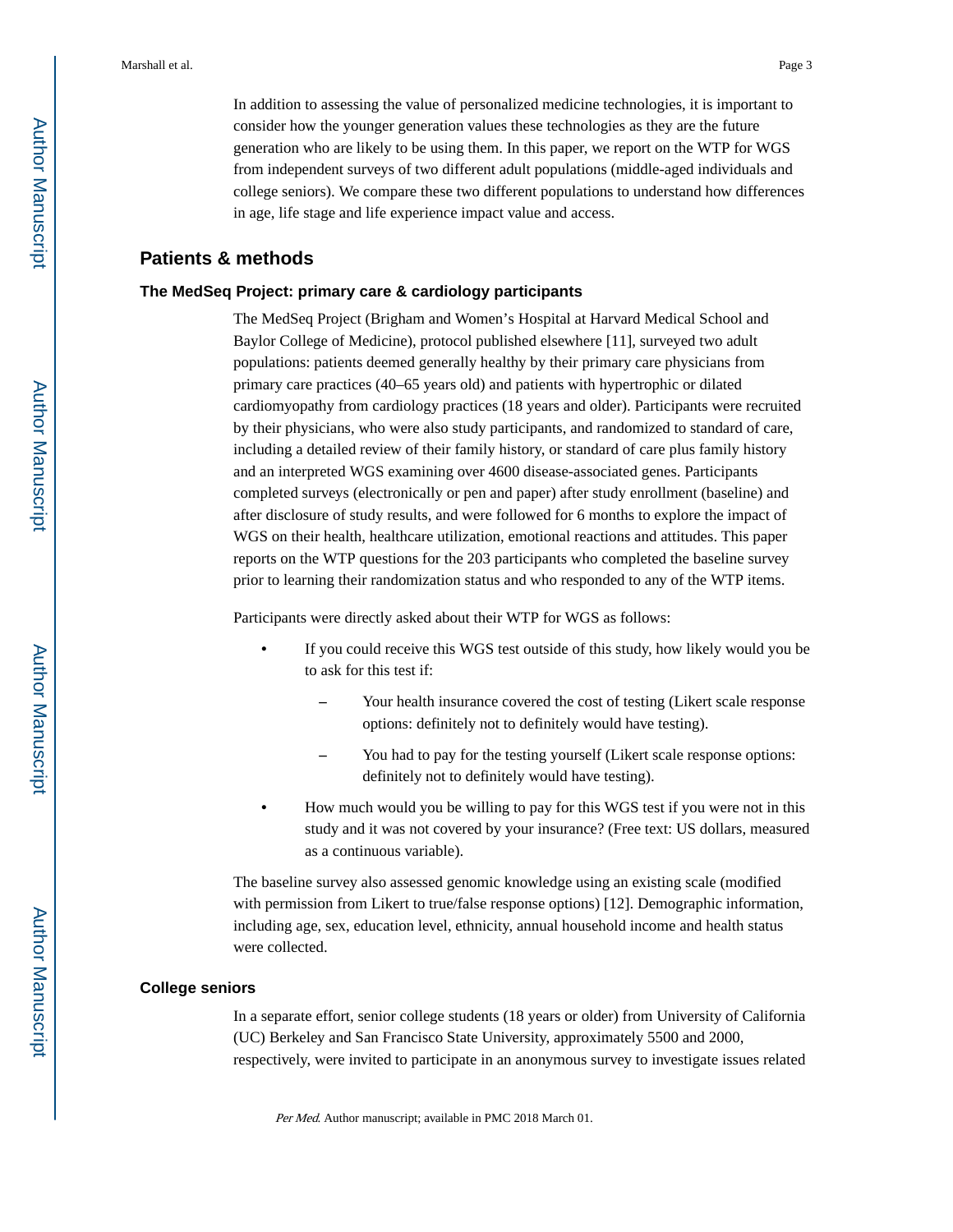to genetic testing. The main difference between the surveyed populations was that UC Berkeley students had previously participated in a program which explored the theme of genetics and personalized medicine which is described elsewhere [13]. A total of  $n = 980$ students from both universities completed the survey and were included in the final analyses.

Surveys were administered electronically and participants provided informed consent before answering any questions. Students who completed the survey were entered into an optional random drawing for an iPad and/or no-cost dinner with UC Berkeley professors at a local restaurant.

Participants were asked about their willingness to have their whole genome sequenced, and their WTP (in US dollars) based on the following scenario and questions:

- **•** In the very near future, an individual will be able to have his/her whole-genome (DNA) sequenced in order to understand his/her entire genetic makeup. The test results each individual receives when his/her whole genome is sequenced will be a MIXTURE of:
	- **–** Results for which important medical or other health related decisions CAN be made;
	- **–** Results for which medical or other health related decisions CANNOT be made because they are unlikely to be useful for preventing or treating a condition BUT the results may still be of PERSONAL INTEREST;
	- **–** Results of UNKNOWN importance.
- **•** Experts such as clinicians and scientists determine what findings from WGS can be used to help treat or prevent a disease.

Based on the information provided, how likely are you to have your whole genome sequenced? (Likert scale response options: very unlikely to very likely to have whole genome sequenced).

Based on the information provided, how much would you be willing to pay out of pocket for WGS? (response options: US\$0–200, US\$200–500, US\$500–1000, US\$1000–3000, >US \$3000).

The survey also included a component that assessed genomic knowledge using an existing survey instrument [14]. Demographic information, including age, sex, parent's education level, race/ethnicity, annual family household income and health status were collected.

#### **Statistical methods**

Descriptive statistics were calculated for the demographic variables. Although race/ethnicity were specified by respondents using multiple categories, in order to compare the two populations, we dichotomized race/ethnicity to non-Hispanic white or not. Categorical distributions of WTP and willingness to have WGS were calculated for the college seniors study participants. Mean WTP was calculated for the MedSeq Project participants.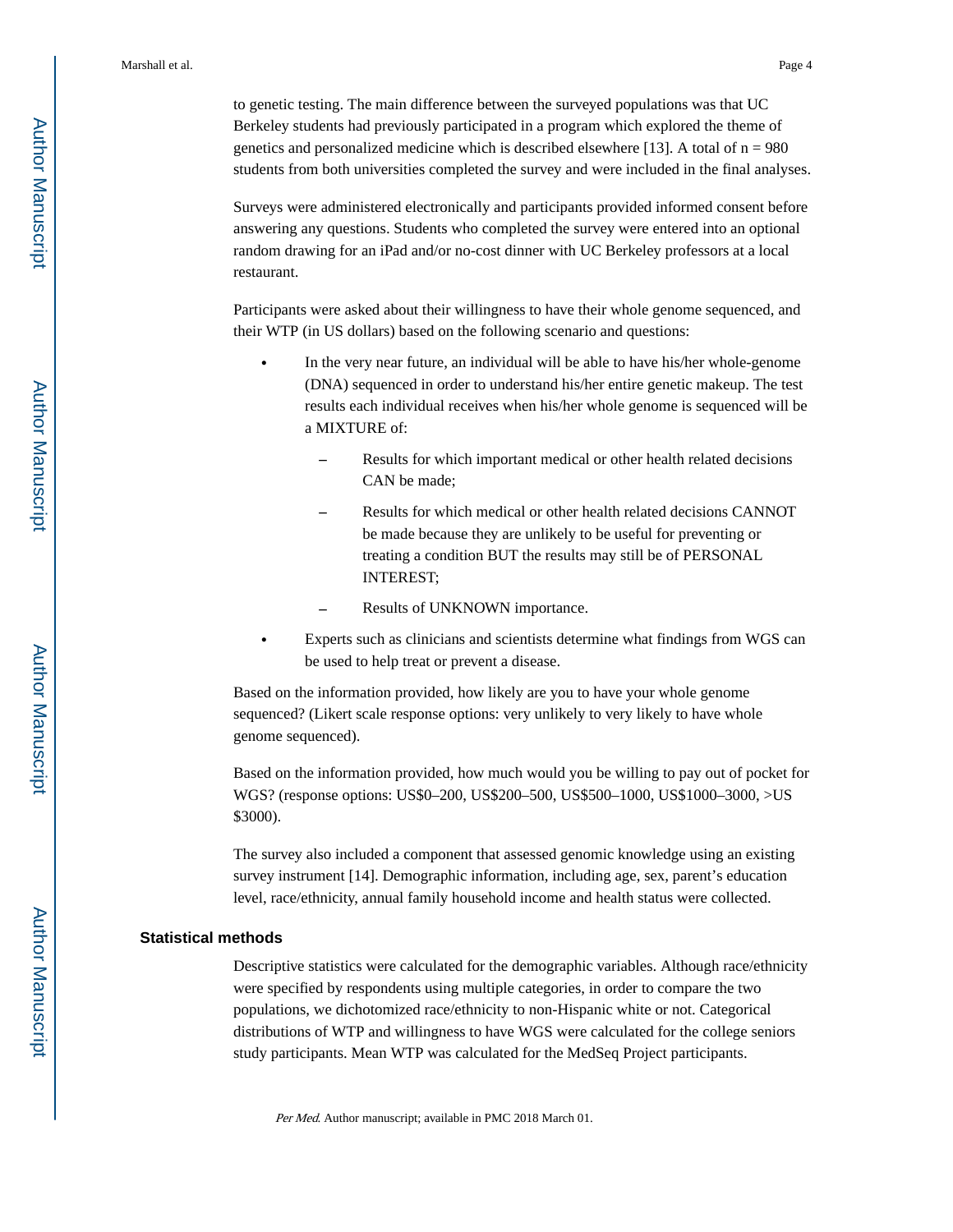Predictors of WTP identified using ordinal logistic regression for both populations. We identified a priori common variables to each dataset that we anticipated might be predictors of WTP for WGS. Categories used for the WTP outcome variable in the ordinal logistic regression analysis were: US\$199, US\$200-499 and US\$500. Regression parameter estimates, standard errors (SEs) and p-values were reported for each predictor in all models. Analyses were conducted using IBM SPSS Statistics (version 24.0) and STATA (version 13.1). Results with p-values < 0.05 were considered statistically significant.

## **Results**

#### **The MedSeq Project: primary care & cardiology patients**

Overall, mean age of participants ( $n = 203$ ) was 55 years (standard deviation [SD]: 11.3) (Table 1). Participants were predominantly non-Hispanic white  $(88\%, n = 177)$ , the majority reported having a college degree  $(81\%, n = 165)$  and an annual household income of US \$100,000 or greater (61%,  $n = 124$ ). In addition to reporting high levels of education, participants demonstrated strong genomic knowledge. The mean genomic knowledge score for participants at baseline was 10 out of 11 (91%) correct items and there were no significant differences in knowledge between primary care and cardiology participants. Some participants  $(n = 30)$  did not answer the WTP questions, but there were no significant demographic differences between those who responded and those who did not  $(p > 0.05)$ .

The majority of MedSeq Project participants (63%,  $n = 127$  out of  $n = 201$  respondents that answered the question) responded that they would definitely have testing if the cost were covered by their insurance. Participants were split on whether they would have testing if they had to self-pay, with 48% ( $n = 95$  out of  $n = 200$  respondents that answered the question) responding that they would probably not have testing and 31% ( $n = 62$  out of  $n = 200$ ) respondents that answered the question) responding that they probably would have testing. On average MedSeq Project participants were willing to pay US\$1035 (SD: US\$1707). Figure 1 summarizes the distribution of amounts that MedSeq Project respondents were willing to pay for WGS ( $n = 174$ ).

We found that sex, education, age and genomic knowledge were associated with significantly higher WTP (Table 2). Males were willing to pay more than females ( $p =$ 0.022), college graduates were willing to pay more than noncollege graduates ( $p = 0.045$ ), and individuals 66 years of age and older were willing to pay more than those between 51– 65 years and those 50 years of age and younger ( $p = 0.042$  and  $p = 0.013$ , respectively). Those with better genomic knowledge were also willing to pay more ( $p = 0.035$ ).

## **College seniors**

Overall, most respondents were younger than 29 years ( $n = 946, 96\%$ ), with nearly half being 21 years and younger (Table 1). 38% ( $n = 372$ ) of respondents reported being non-Hispanic white, having parents who are college graduates or have more than a college degree/diploma (62%,  $n = 606$ ) and 39% ( $n = 385$ ) reported annual family household income of US\$100,000 or greater. The mean proportion of correct genomic knowledge questions was 85% (Table 1).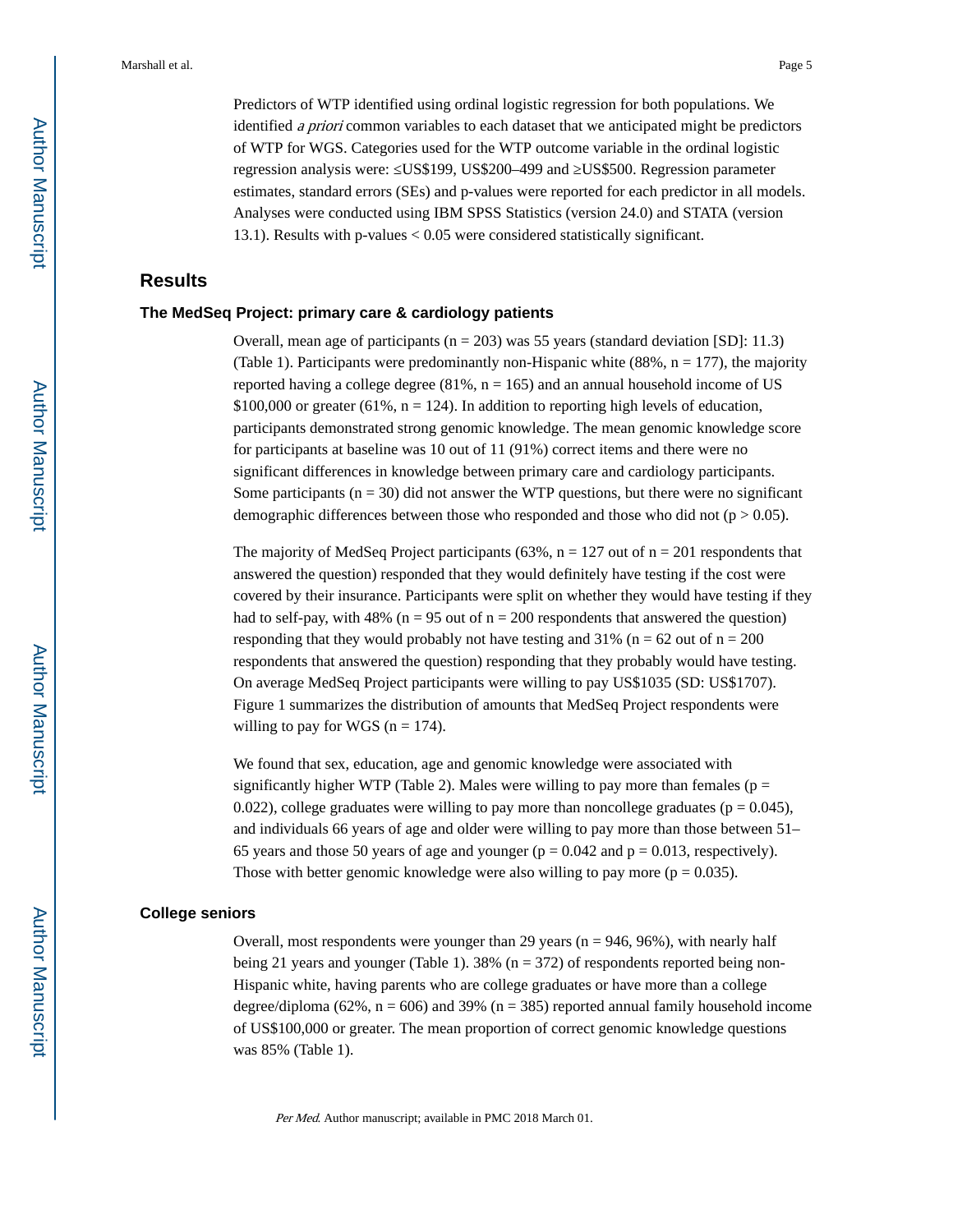With regard to genetic awareness,  $47\%$  (n = 459) indicated they strongly agreed or agreed they were aware of genetic testing options for health and personalized medicine. When it came to interest in having genetic testing,  $33\%$  (n = 320) indicated they were neutral and 49% ( $n = 481$ ) indicated they strongly agreed or agreed. When asked about pursuing genetic testing for themselves,  $14\%$  (n = 132) indicated they were not interested. When asked about likelihood of having their whole genome sequenced based on the scenario provided, more than half of respondents (59%,  $n = 578$ ) indicated they were neutral to likely (data not shown).

When asked about how much they would be willing to pay out of pocket for WGS, the majority of respondents (69%,  $n = 672$ ) indicated they would not be willing to pay more than \$500. Figure 2 summarizes the distribution of amounts that college seniors were willing to pay for WGS ( $n = 785$ ). We found that sex, annual family household income and knowing someone who had genetic testing or having had genetic testing done personally were associated with significantly higher WTP (Table 2). Males were willing to pay more than females ( $p = 0.039$ ), individuals who reported a family household income of US\$100,000 or more were willing to pay more than those who reported a family household income of less than US\$100,000 ( $p < 0.001$ ), and those who knew someone who had genetic testing or had it done personally were willing to pay more than those who did or had not  $(p = 0.019)$ . The college that respondents attended was not a significant predictor of WTP ( $p = 0.65$ ).

# **Discussion**

On average, MedSeq Project participants were willing to pay US\$1035 for WGS and in contrast, the majority of college seniors were not willing to pay more than US\$500 for WGS. We found that various demographic characteristics including male, older age, higher education, higher family household income, better genomic knowledge and knowing someone who had genetic testing or having had genetic testing done personally were associated with a significantly higher WTP for WGS. Furthermore, even after controlling for education, income, age, genetic knowledge or experience with testing, males were willing to pay significantly more for WGS than females. Our observations around demographics are consistent with associations that have been observed with WTP around other health interventions [15]. However, in addition to the demographic factors, we found that better genomic knowledge and knowing someone who had genetic testing or having had genetic testing done personally is independently associated with significantly higher WTP. Our study explores differences in WTP for WGS between two populations that differed by age (college seniors population mostly younger than 29 years, compared with MedSeq Project population with a mean age of 55 years), life stage and life experience, which to our knowledge has not been explored in other research (Supplementary Online Table). This makes it challenging to directly compare these two populations, but also reflects a wide range of circumstances in the populations we have examined.

Other surveys in general population samples have explored individual knowledge, attitudes towards genetic testing and preferences for the receipt of genetic information, finding that men and women may differ in their views. One study of a representative sample of US adults revealed that males were more likely to have heard of personalized medicine [16]. In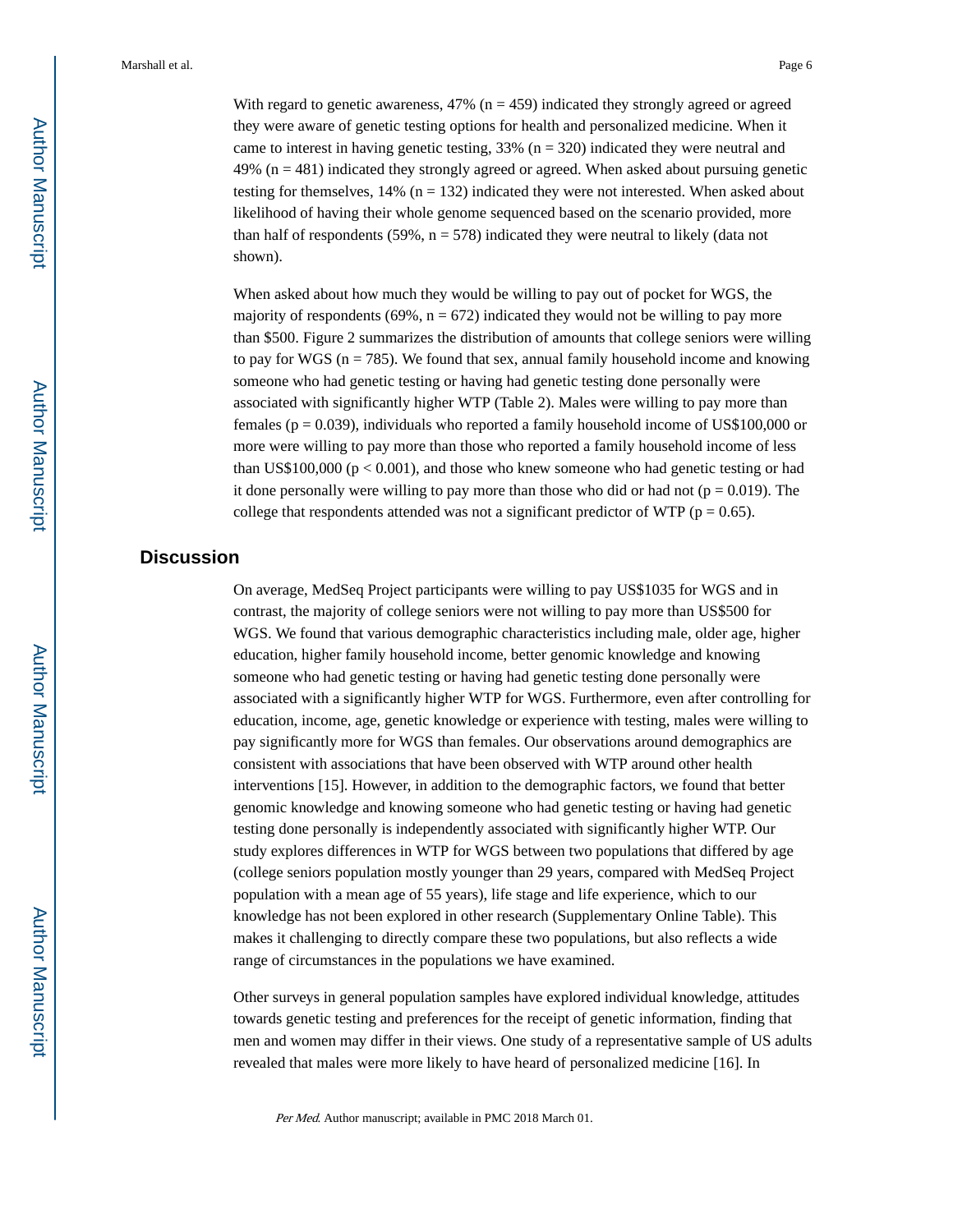contrast, a Dutch survey showed that women had significantly more knowledge about genetic tests and were more likely to have had an assessment of family history to identify risks associated with hereditary conditions and risk assessment practices [17]. A recent systematic review showed mixed evidence for sex differences in attitudes and preferences toward genetic testing in relation to obesity, diabetes and heart disease [18]. Results from another systematic review suggested that women viewed genomic tests less positively than men and were less likely to pursue direct-to-consumer testing [19].

In summarizing key studies that estimated WTP for genetic/genomic testing (see Supplementary Online Table, which takes data from [20–32]), we found that individuals from the general population would be interested in genetic testing if free of charge [20,25– 26], and most studies have found that few people are willing to pay more than \$500 [20,25– 28,32]. WTP is influenced by age, with younger individuals willing to pay more than older individuals [25]. These findings are consistent with the WTP estimates from our college seniors participants; however, our MedSeq Project participants were willing to pay more than US\$500. The higher WTP estimates of MedSeq Project participants were made prior to learning their randomization status and probably reflects a combination of their older age, high income, high level of genetic knowledge and the enthusiasm for genetic testing that prompted them to voluntarily enroll in this trial of WGS.

In contrast to surveys within the general population, surveys of individuals with specific diseases (or of those at risk for specific diseases) revealed that these individuals are willing to pay for genetic testing that identifies benefit from treatment, changes in treatment or level of risk and is influenced by household income (those with higher income willing to pay more) and understanding of genetic information (Supplementary Online Table) [27,29–31]. Research by Eden *et al.* and Cuffe *et al.* found that prior knowledge or a better understanding of the condition or genetic testing led to higher WTP [27,29]. Concern about disease may also play an important role. Graves et al. reported that women with less understanding of genetic testing but more cancer worry were willing to pay more [30]. Similar to the findings with the general population, there is a wide range of estimates of what patients are willing to pay for genetic testing (US\$100–13,000 but most less than US\$2000). It is important to note that these studies tend to explore how genetic testing can inform or change treatment. These findings align more closely with the WTP estimate from our MedSeq Project participants.

Our results must be considered in light of certain limitations. One potential study limitation is that our populations are not representative of the general population in terms of sociodemographic factors. Another limitation is participation bias whereby those who were more interested in genetic testing might have been more likely to participate in each study than those who were not interested in the topic. The MedSeq Project population is highly knowledgeable about genomic concepts, well-educated and relatively affluent, and was also highly self-selected in that they had each agreed to participate in a sequencing study prior to being queried. The college seniors population included two different public university student populations, with an unequal number of participants from each. The San Francisco State University and UC Berkeley student populations in the current study shared important demographic similarities including sex distribution, average age, life stage and average personal education level; some differences were present including family household income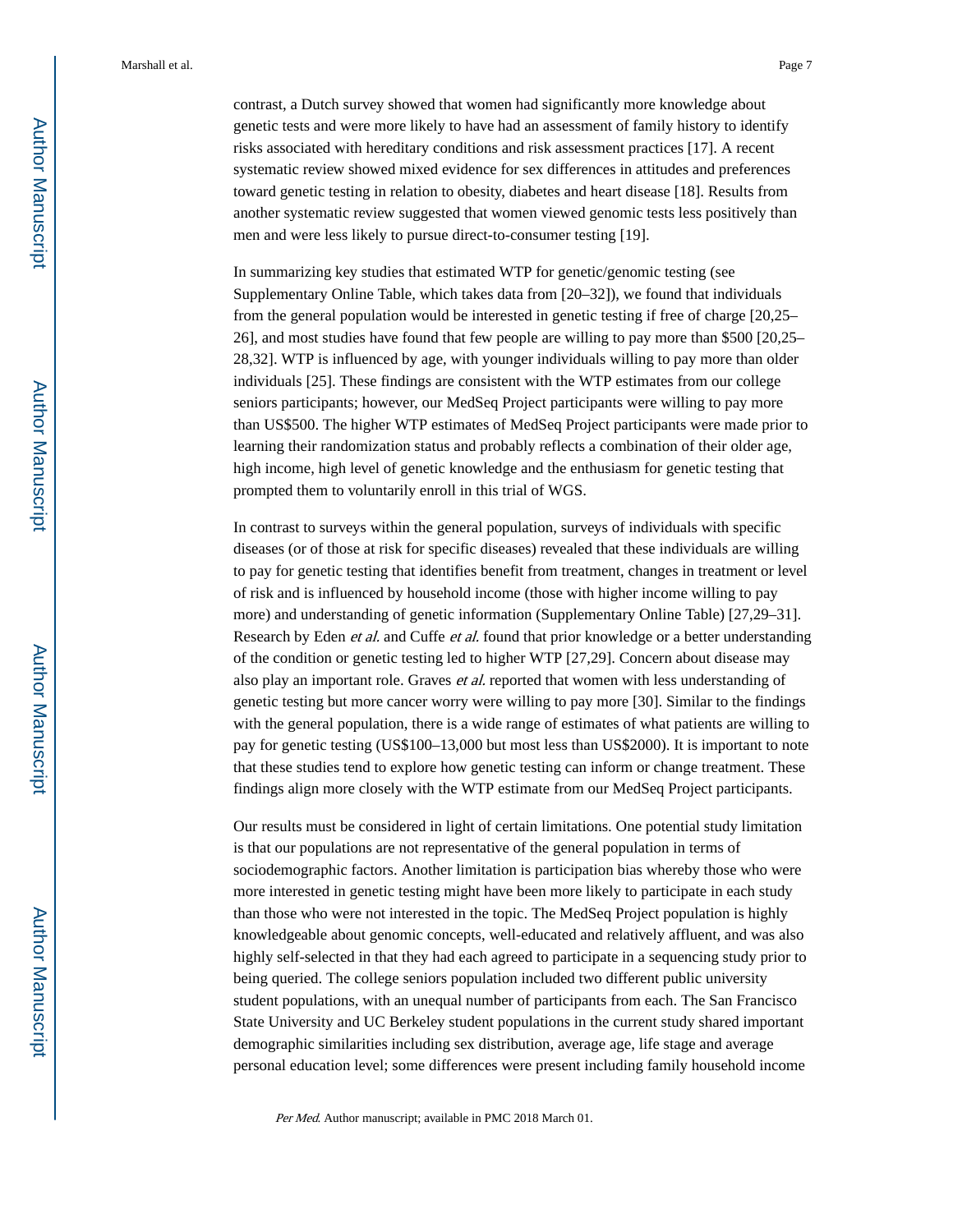and parental education level (data not shown). This combined population may not reflect the opinions of college students in general or the general population; however, it is important to note each student sample was similar to the overall demographic distribution of students from which it was drawn (data not shown).

Another potential limitation specific to the MedSeq Project population is that WTP was assessed prior to learning their randomization status or receiving WGS results, for those randomized to receive it. Receiving WGS information could impact one's WTP. Further, both populations were assessing hypothetical WTP, which does not always reflect actual practice.

Additional research in larger, more diverse populations will be necessary to inform the future of genomics practice. Findings about WTP such as ours could be used to estimate the potential expected uptake of these personalized medicine technologies, and also to compare with observed rates of uptake in routine clinical practice over time.

# **Conclusion**

As WGS becomes more available, these findings raise questions about access, coverage, affordability and the adoption of this personalized medicine technology into routine clinical practice. Differences in WTP in subgroups of individuals suggests that some individuals may end up with limitations on their access to WGS, which could lead to potential disparities. This type of heterogeneity, particularly by age, sex, life stage and life experience, is also important since the younger, more tech-savvy individuals are likely to be using these technologies in the future.

Our findings suggest WTP between US\$0 and US\$1000, coming close to the lower current cost of clinical WGS, which can range from US\$1000 to US\$15,000 [33]. Given the variation in coverage depending on insurance company, policies and type of testing [33], this raises concerns about access to WGS, especially for those who may not have insurance coverage. Policies on coverage and reimbursement for WGS, and personalized medicine more broadly, should be informed by public dialog and population preferences that consider the implications of access and equity.

## **Supplementary Material**

Refer to Web version on PubMed Central for supplementary material.

# **Acknowledgments**

The authors would like to thank J Rine (University of California, Berkeley) for his contributions to the College Seniors study.

# **References**

Papers of special note have been highlighted as:

• of interest; •• of considerable interest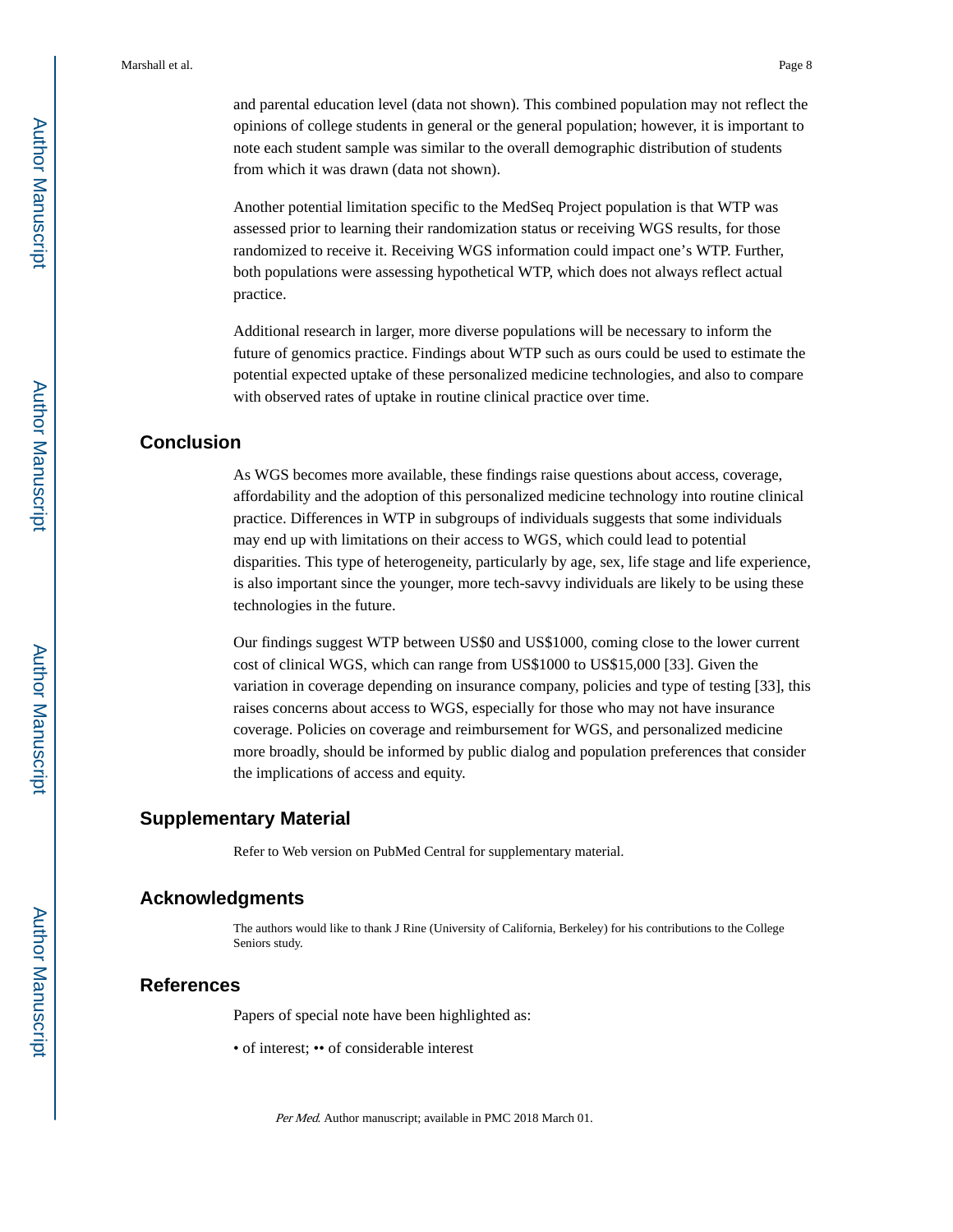- 1. Manolio TA, Chisholm RL, Ozenberger B, et al. Implementing genomic medicine in the clinic: the future is here. Genet Med. 2013; 15(4):258–267. [PubMed: 23306799]
- 2. Ginsburg GS, Willard HF. Genomic and personalized medicine: foundations and applications. Transl Res. 2009; 154(6):277–287. [PubMed: 19931193]
- 3. Bick D, Dimmock D. Whole exome and whole genome sequencing. Curr Opin Pediatr. 2011; 23(6): 594–600. [PubMed: 21881504]
- 4. Green, RC., Rehm, HL., Kohane, IS. Chapter 9 clinical genome sequencing. In: Ginsburg, GS., Willard, HF., editors. Genomic and Personalized Medicine. 2. Academic Press; London, UK: 2013. p. 102-122.
- 5. Biesecker LG, Green RC. Diagnostic clinical genome and exome sequencing. N Engl J Med. 2014; 370(25):2418–2425. [PubMed: 24941179]
- 6. Dewey FE, Grove ME, Pan C, et al. Clinical interpretation and implications of whole-genome sequencing. JAMA. 2014; 311(10):1035–1045. [PubMed: 24618965]
- 7•. Berg JS, Khoury MJ, Evans JP. Deploying whole genome sequencing in clinical practice and public health: Meeting the challenge one bin at a time. Genet Med. 2011; 13(6):499–504. Highlights key concepts of whole genome sequencing and definitions for types of results (clinically actionable, clinically valid but not directly actionable and unknown or no clinical significance). [PubMed: 21558861]
- 8. Green RC, Berg JS, Grody WW, et al. ACMG recommendations for reporting of incidental findings in clinical exome and genome sequencing. Genet Med. 2013; 15(7):565–574. [PubMed: 23788249]
- 9. Neumann PJ, Cohen JT, Hammitt JK, et al. Willingness-to-pay for predictive tests with no immediate treatment implications: a survey of US residents. Health Econ. 2012; 21(3):238–251. [PubMed: 22271512]
- 10••. Marshall DA, Gonzalez JM, Johnson FR, et al. What are people willing to pay for whole-genome sequencing information, and who decides what they receive? Genet Med. 2016; 18(12):1295– 1302. A recent publication of willingness to pay for whole genome sequencing in a general population sample. It explores willingness to pay for actionable and nonactionable findings. [PubMed: 27253734]
- 11•. Vassy J, Lautenbach D, Mclaughlin H, et al. The MedSeq Project: a randomized trial of integrating whole genome sequencing into clinical medicine. Trials. 2014; 15(1):85. Provides more details about the MedSeq Project randomized trial. [PubMed: 24645908]
- 12. Kaphingst KA, Facio FM, Cheng MR, et al. Effects of informed consent for individual genome sequencing on relevant knowledge. Clin Genet. 2012; 82(5):408–415. [PubMed: 22694298]
- 13. Helm M. Genetics and personalized medicine from the perspective of college students. Masters Sci Genet Counsel. 2015
- 14. Haga SB, Barry WT, Mills R, et al. Public knowledge of and attitudes toward genetics and genetic testing. Genet Test Mol Biomarkers. 2013; 17(4):327–335. [PubMed: 23406207]
- 15. Noor Aizuddin A, Sulong S, Aljunid SM. Factors influencing willingness to pay for healthcare. BMC Public Health. 2012; 12(2):1–1. [PubMed: 22214479]
- 16. Garfield S, Douglas MP, MacDonald KV, Marshall DA, Phillips KA. Consumer familiarity, perspectives and expected value of personalized medicine with a focus on applications in oncology. Per Med. 2015; 12(1):13–22. [PubMed: 25620993]
- 17. Vermeulen E, Henneman L, Van El CG, Cornel MC. Public attitudes towards preventive genomics and personal interest in genetic testing to prevent disease: a survey study. Eur J Public Health. 2014; 24(5):768–775. [PubMed: 24068545]
- 18. Collins J, Ryan L, Truby H. A systematic review of the factors associated with interest in predictive genetic testing for obesity, Type II diabetes and heart disease. J Hum Nutr Diet. 2014; 27(5):479– 488. [PubMed: 24236642]
- 19. Goldsmith L, Jackson L, O'connor A, Skirton H. Direct-to-consumer genomic testing: systematic review of the literature on user perspectives. Eur J Hum Genet. 2012; 20(8):811–816. [PubMed: 22333900]
- 20. Bosompra K, Ashikaga T, Flynn BS, Worden JK, Solomon LJ. Psychosocial factors associated with the public's willingness to pay for genetic testing for cancer risk: a structural equations model. Health Educ Res. 2001; 16(2):157–172. [PubMed: 11357857]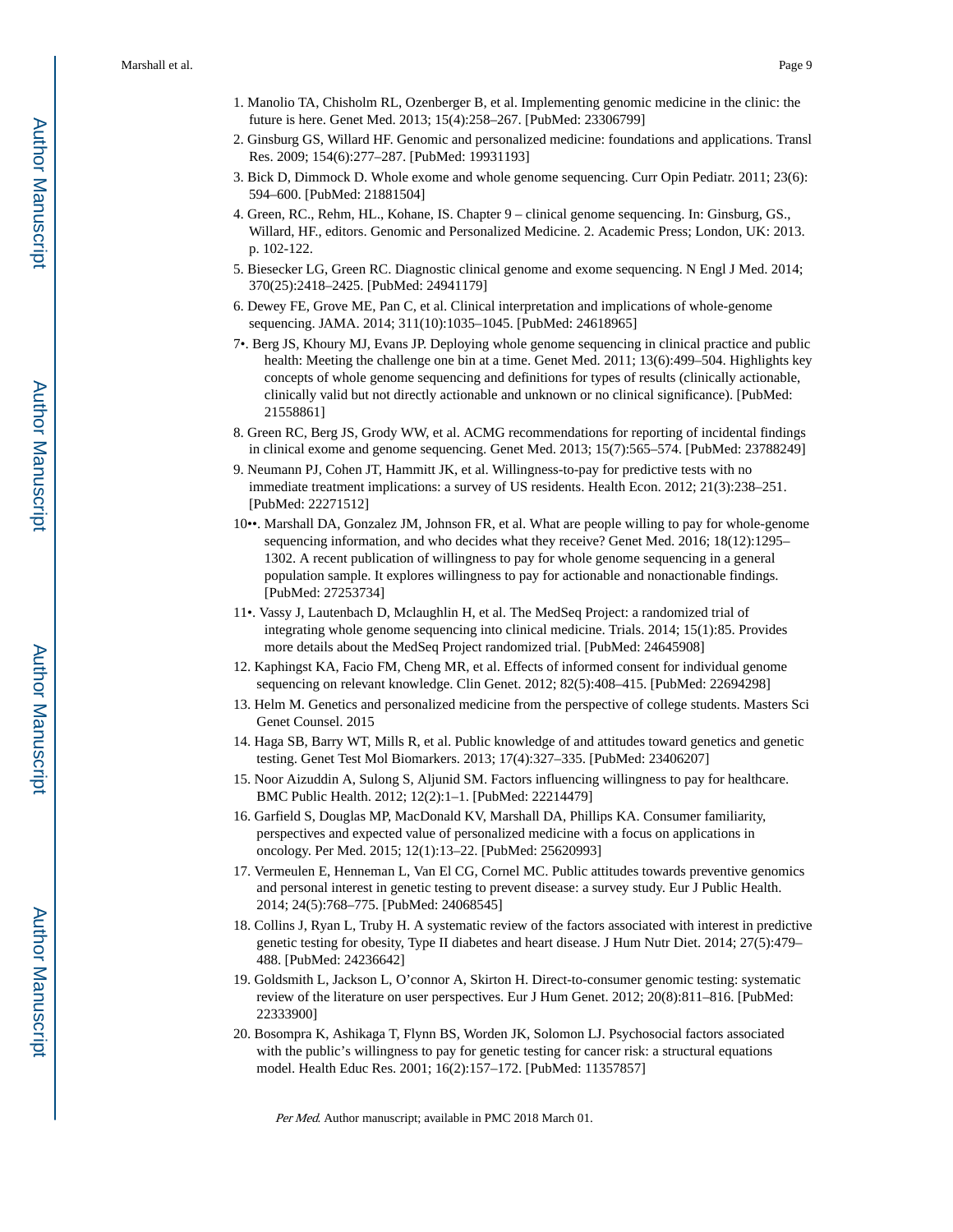- 21. Herbild L, Bech M, Gyrd-Hansen D. Estimating the Danish populations' preferences for pharmacogenetic testing using a discrete choice experiment. The case of treating depression. Value Health. 2009; 12(4):560–567. [PubMed: 18980634]
- 22. Najafzadeh M, Johnston KM, Peacock SJ, et al. Genomic testing to determine drug response: measuring preferences of the public and patients using Discrete Choice Experiment (DCE). BMC Health Serv Res. 2013; 13:454. [PubMed: 24176050]
- 23. Geelhoed EA, Harrison K, Davey A, Walpole IR. Parental perspective of the benefits of genetic testing in children with congenital deafness. Public Health Genomics. 2009; 12(4):245–250. [PubMed: 19367092]
- 24. Regier DA, Ryan M, Phimister E, Marra CA. Bayesian and classical estimation of mixed logit: an application to genetic testing. J Health Econ. 2009; 28(3):598–610. [PubMed: 19345433]
- 25. Ries NM, Hyde-Lay R, Caulfield T. Willingness to pay for genetic testing: a study of attitudes in a Canadian population. Public Health Genomics. 2010; 13(5):292–300. [PubMed: 19864872]
- 26. Cherkas LF, Harris JM, Levinson E, Spector TD, Prainsack B. A survey of UK public interest in internet-based personal genome testing. PLoS ONE. 2010; 5(10):e13473. [PubMed: 20976053]
- 27. Eden M, Payne K, Combs RM, Hall G, Mcallister M, Black GC. Valuing the benefits of genetic testing for retinitis pigmentosa: a pilot application of the contingent valuation method. Br J Ophthalmol. 2013; 97(8):1051–1056. [PubMed: 23743435]
- 28••. Regier DA, Peacock SJ, Pataky R, et al. Societal preferences for the return of incidental findings from clinical genomic sequencing: a discrete-choice experiment. CMAJ. 2015; 187(6):E190– E197. This reference is a recent publication of willingness to pay for incidental findings from clinical genome sequencing in a general population sample. [PubMed: 25754703]
- 29. Cuffe S, Hon H, Qiu X, et al. Cancer patients acceptance, understanding, and willingness-to-pay for pharmacogenomic testing. Pharmacogenet Genomics. 2014; 24(7):348–355. [PubMed: 24911662]
- 30. Graves KD, Peshkin BN, Luta G, Tuong W, Schwartz MD. Interest in genetic testing for modest changes in breast cancer risk: implications for SNP testing. Public Health Genomics. 2011; 14(3): 178–189. [PubMed: 21464556]
- 31. Kopits IM, Chen C, Roberts JS, Uhlmann W, Green RC. Willingness to pay for genetic testing for Alzheimer's disease: a measure of personal utility. Genet Test Mol Biomarkers. 2011; 15(12):871– 875. [PubMed: 21749214]
- 32. Levitt DM. Let the consumer decide? The regulation of commercial genetic testing. J Med Ethics. 2001; 27(6):398–403. [PubMed: 11731604]
- 33. Chakradhar S. Insurance companies are slow to cover next-generation sequencing. Nat Med. 2015; 21(3):204–205. [PubMed: 25742448]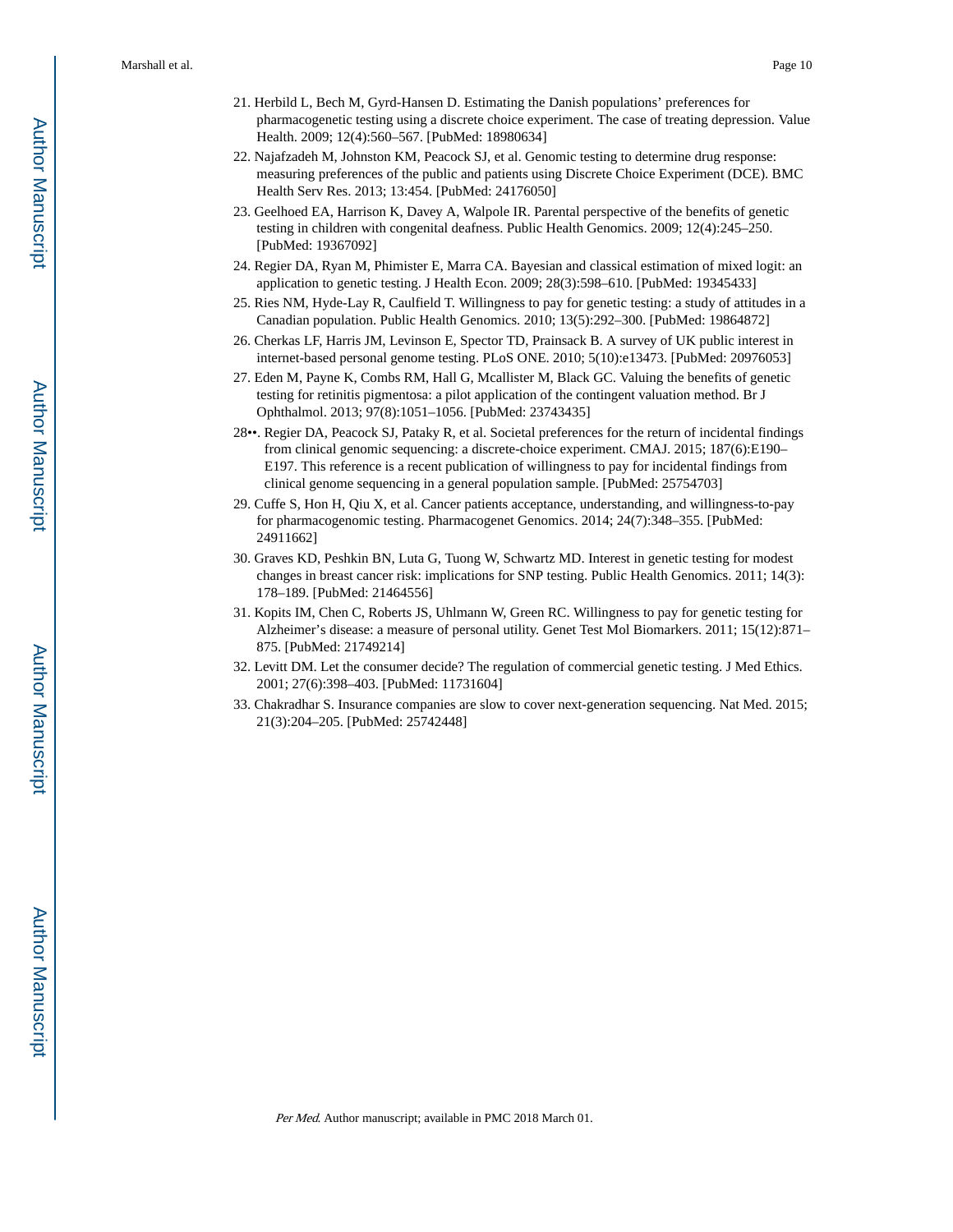#### **Executive summary**

- **•** As whole genome-sequencing (WGS) techniques continue to improve and the associated costs decline, the use of WGS may become more widely adopted and integrated into routine clinical practice.
- **•** The volume and complexity of WGS information has both positive and negative consequences depending on individual preferences and values.
- **•** It is important to consider how the younger generation values these technologies as they are the future generation who are likely to be using them, which raises questions about how differences in age, life stage and life experience impact value and access.
- **•** Whether WGS can achieve its potential to improve patient outcomes will depend on what information is given to patients, and how patients and providers respond to and value the information provided.
- **•** Various demographic characteristics including male, older age, higher education, higher family household income, better genomic knowledge and knowing someone who had genetic testing or having had genetic testing done personally were associated with a significantly higher willingness to pay for WGS.
- **•** Our findings suggest willingness to pay between US\$0 and US\$1000, which is approaching the current cost of clinical WGS, which can range from US \$1000 to US\$15,000.
- **•** Policies on coverage and reimbursement for WGS, and personalized medicine more broadly, should be informed by public dialog and population preferences that consider the implications of access and equity.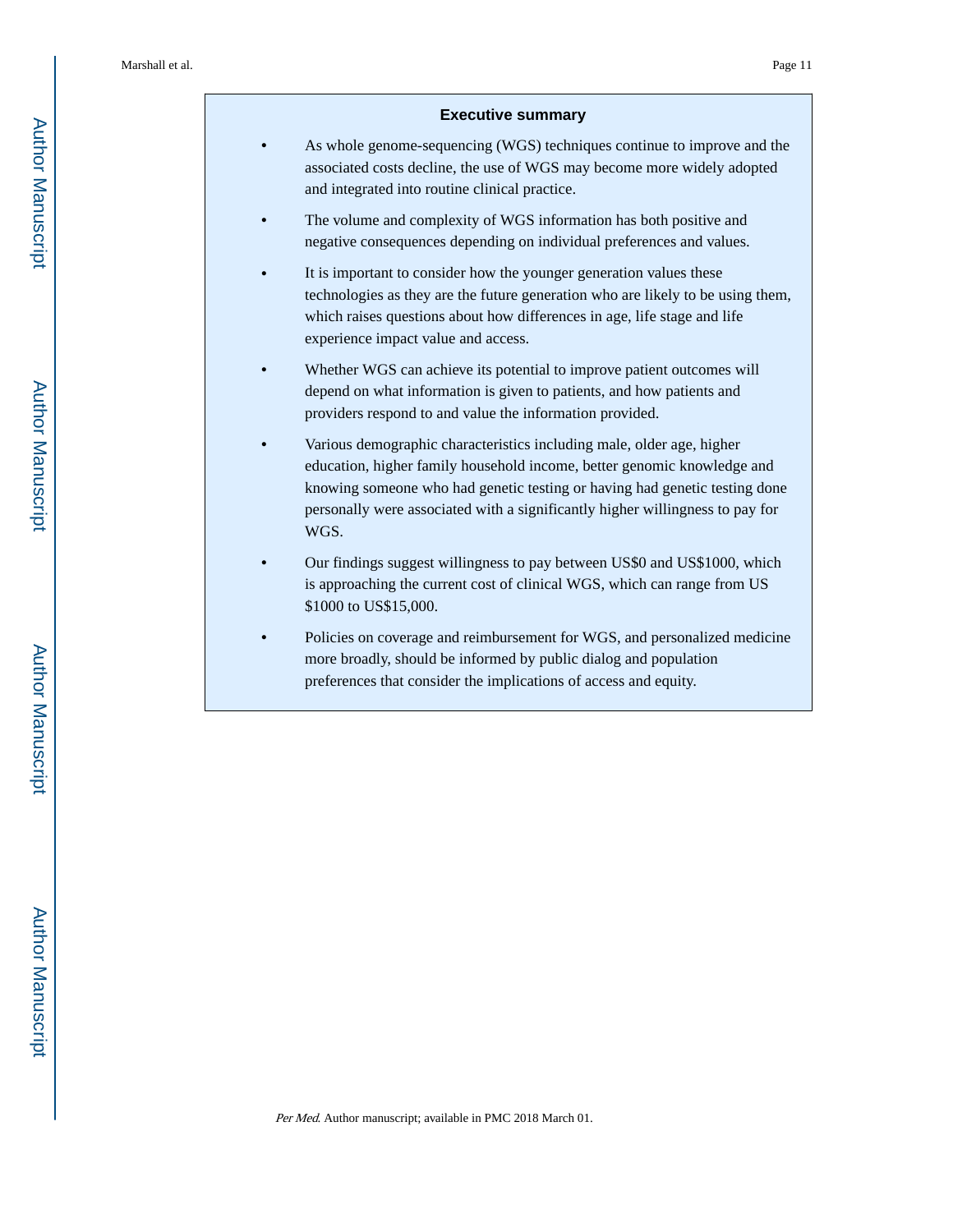

**Figure 1. Distribution of willingness to pay for the MedSeq Project (n = 174)** WGS: Whole-genome sequencing.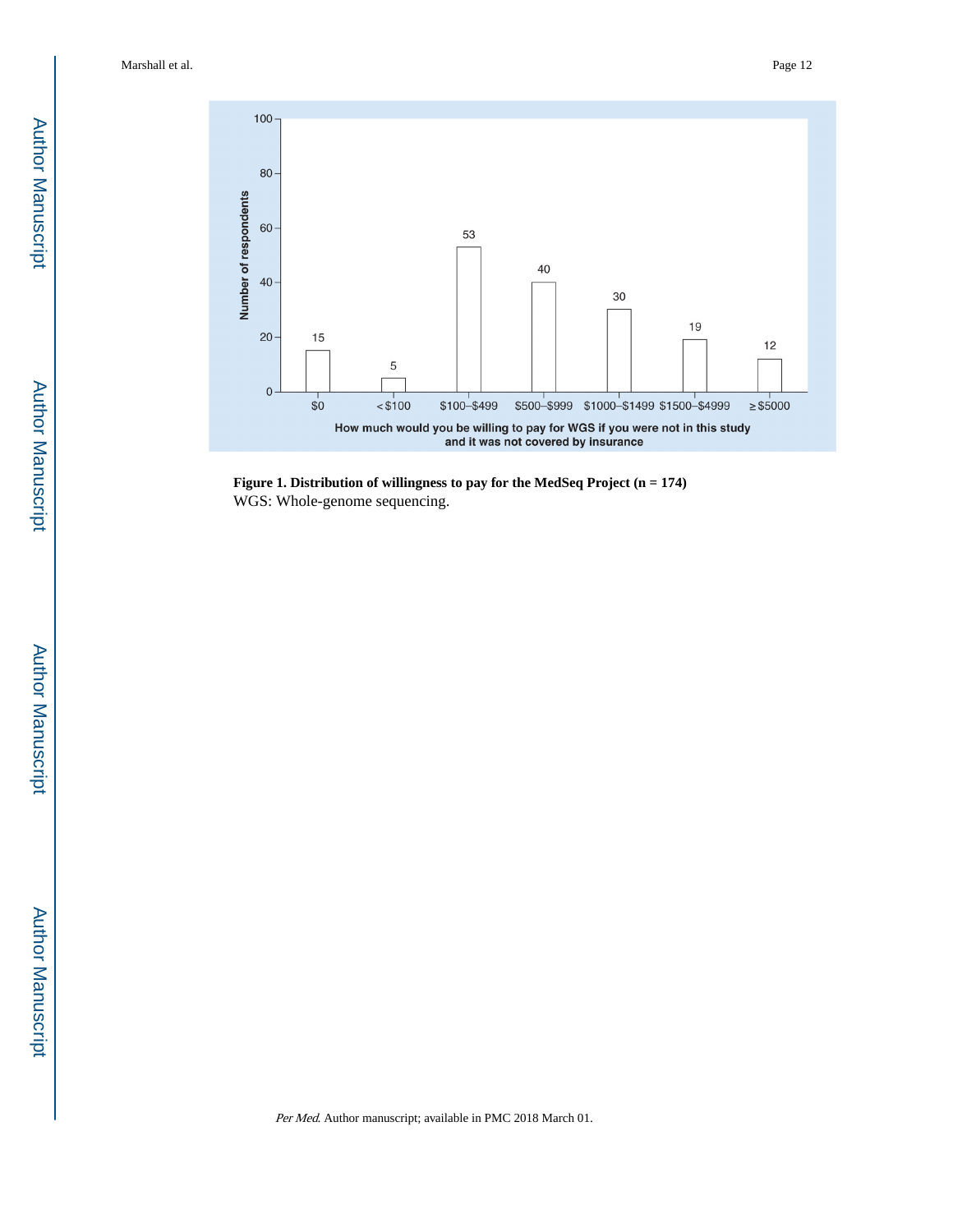

**Figure 2. Distribution of willingness to pay for college seniors (n = 785)** WGS: Whole-genome sequencing.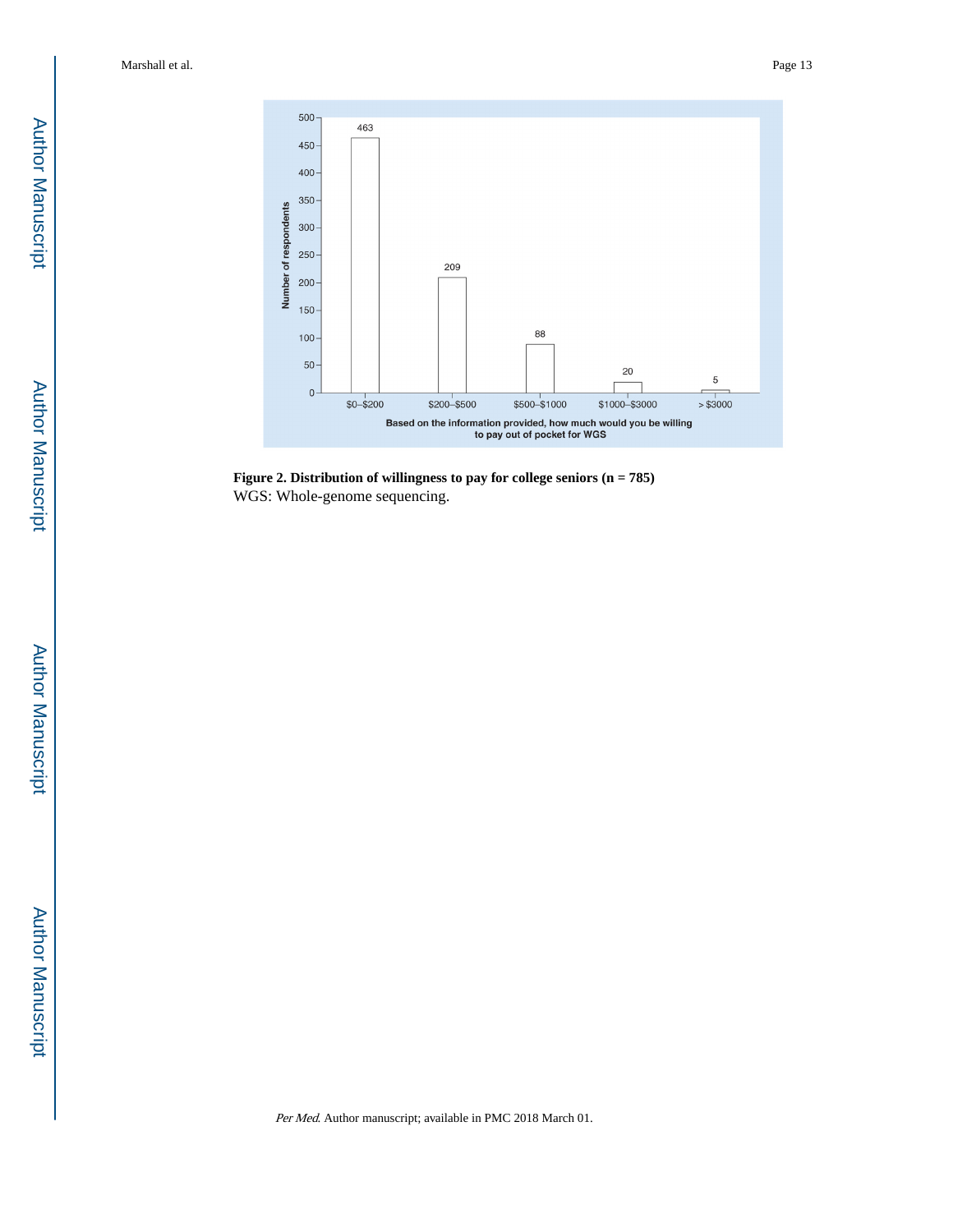#### **Table 1**

Demographics for the MedSeq Project and college seniors.

| Characteristic                                                                                    | The MedSeq Project $(n = 203)$ | College seniors (n = $980$ ) <sup>†</sup> |
|---------------------------------------------------------------------------------------------------|--------------------------------|-------------------------------------------|
| Age (years):                                                                                      |                                |                                           |
| Mean (SD)                                                                                         | 55(11.3)                       |                                           |
| 21                                                                                                |                                | 475 (48)                                  |
| $22 - 29$                                                                                         | n/a                            | 471 (48)                                  |
| 30                                                                                                | n/a                            | 23(2)                                     |
| 50                                                                                                | 64 (32)                        | n/a                                       |
| $51 - 65$                                                                                         | 106(52)                        | n/a                                       |
| 66                                                                                                | 33(16)                         | n/a                                       |
| Sex, $n$ $(\%)$ :                                                                                 |                                |                                           |
| Male                                                                                              | 101(50)                        | 314 (32)                                  |
| Female                                                                                            | 102(50)                        | 647 (66)                                  |
| Personal education level (MedSeq) and parent's education level (college<br>seniors), $n$ $(\%)$ : |                                |                                           |
| No college degree                                                                                 | 38 (19)                        | 342 (35)                                  |
| College degree                                                                                    | 165(81)                        | 606(62)                                   |
| Annual household income, n $(\%)^{\dot{\uparrow}}$ :                                              |                                |                                           |
| $<$ US\$100,000                                                                                   | 71 (35)                        | 475 (48)                                  |
| US\$100,000                                                                                       | 124(61)                        | 385 (39)                                  |
| Race/ethnicity, n (%):                                                                            |                                |                                           |
| Non-Hispanic white                                                                                | 177 (88)                       | 372 (38)                                  |
| Reported previous genetic testing, n (%):                                                         |                                |                                           |
| No                                                                                                | 144 (71)                       | n/a                                       |
| Yes                                                                                               | 59 (29)                        | n/a                                       |
| Know someone who had genetic testing/had genetic testing done personally, n<br>(%):               |                                |                                           |
| No                                                                                                | n/a                            | 265(27)                                   |
| Yes                                                                                               | n/a                            | 453 (46)                                  |
| Mean genomic knowledge score $(SD)$ <sup>§</sup>                                                  | 10(1.2)                        | n/a                                       |
| Mean proportion of correct genomic knowledge questions, % $(SD)^{\n}$                             | n/a                            | 85 (9.7)                                  |

 $\sqrt{\frac{2}{M}}$  May not total 100% due to missing data.

‡ The MedSeq Project reports annual household income and college seniors reports annual family household income.

 $\mathcal{S}_{\rm \bf Mean}$  genomic knowledge score ranged from 0 to 11, with 11 representing high genomic knowledge.

 $\%$  Mean proportion of correct genomic knowledge questions ranged from 0 to 100%, with 100% representing 16 out of 16 genomic knowledge questions answered correctly.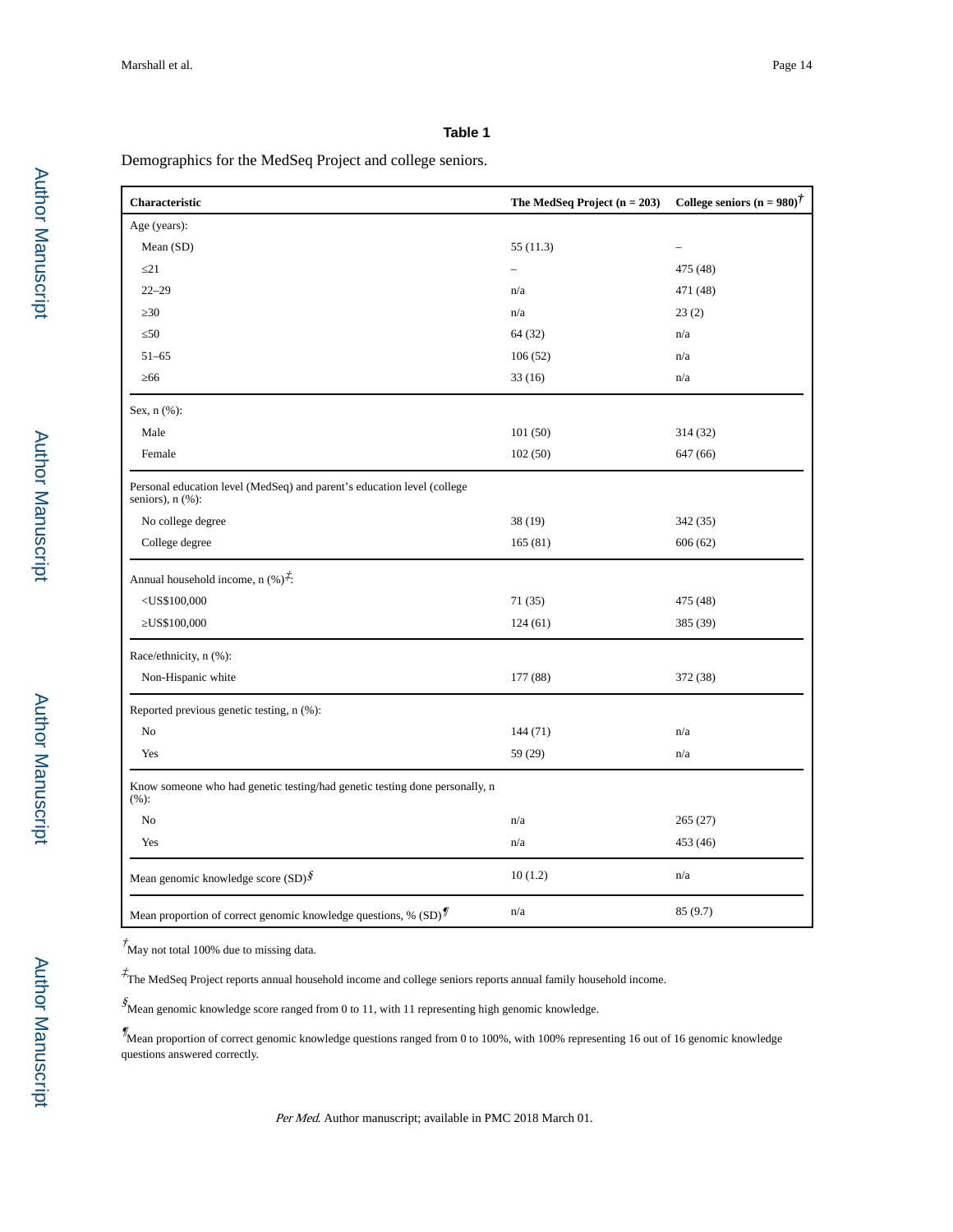n/a: Not applicable and did not include this variable due to reporting differences between the two studies; SD: Standard deviation.